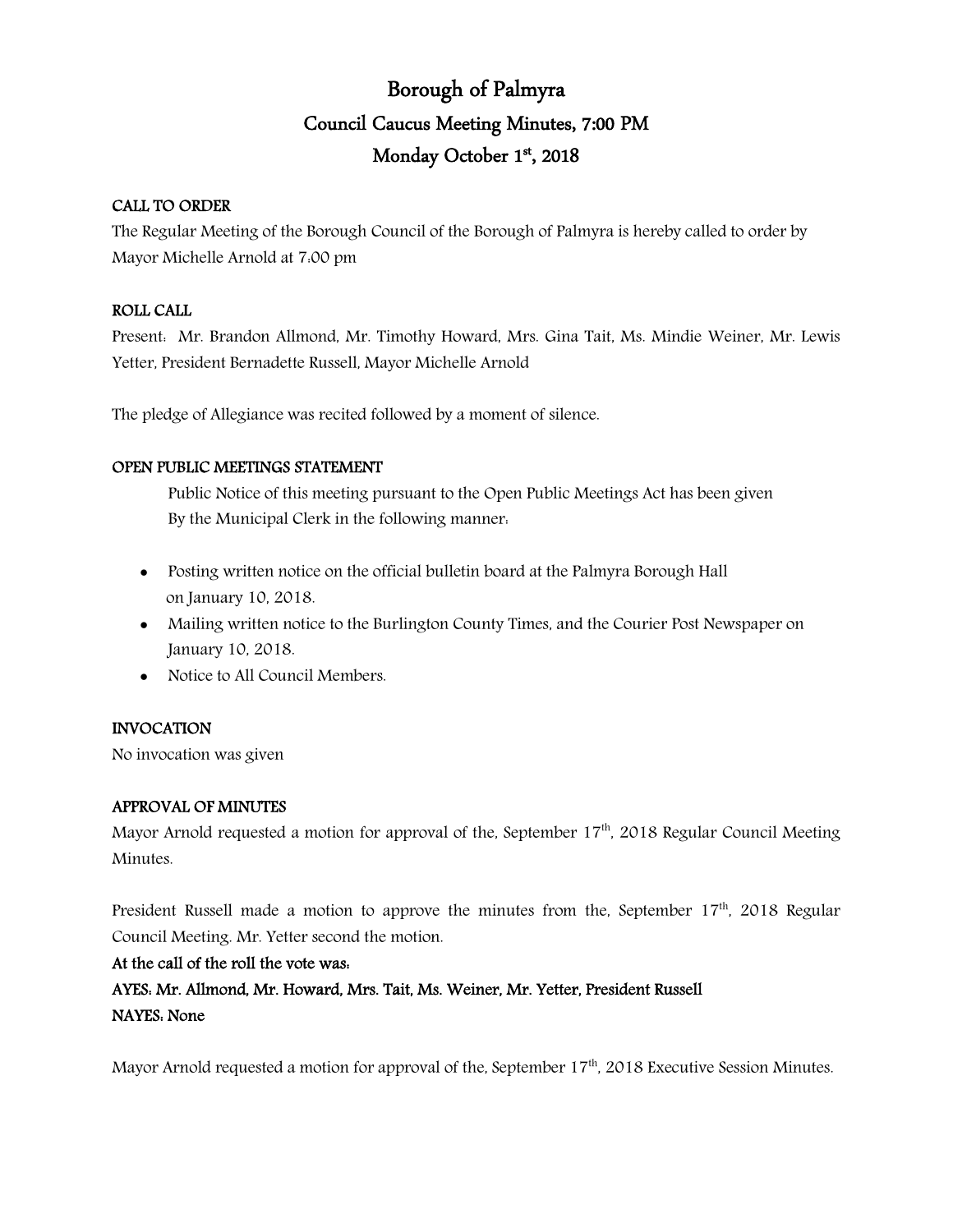Mr. Yetter made a motion to approve the executive session minutes from the, September 17<sup>th</sup>, 2018. President Russell second the motion.

### At the call of the roll the vote was:

AYES: Mr. Allmond, Mr. Howard, Mrs. Tait, Ms. Weiner, Mr. Yetter, President Russell NAYES: None

### **CORRESPONDENCE**

oayor Arnold acknowledged a letter received from the Voice of South Jersey Irish Society regarding Ken Smith.

Mayor Arnold also acknowledged a thank-you letter received from the VanEmburgh Family. Mayor Arnold acknowledged many, many emails and letters of support received by the Municipal Clerk in support of the Outdoor Dining and Outdoor Furniture Ordinances. Mayor Arnold indicated because of the number of emails and letters received all could not be read tonight due to time constraints of the meeting, however if anyone would like to review them they will be in the Municipal Clerk's office. Mayor Arnold read and accepted a letter of resignation from Jeremy Jankowski.

### PROFESSIONAL UPDATES

**James Winckowski, CME** – Mr. Winckowski stated the preconstruction meeting was held on the 21<sup>st</sup> of September and the contractor will be starting by the end of this week. Mr. Winckowski indicated the purchase order for the archway is on the agenda tonight however the contractor has already begun so the he can deliver it by the end of November. Mr. Winckowski stated they are looking at having the project completed by December  $7<sup>th</sup>$ , 2018. Mr. Winckowski also indicated some of the plants currently in the Grove will be relocated to other areas in town by public works.

Mr. Winckowski stated the public hearing regarding the condition of 400 Arch Street was held in September and the presiding officer issued his report last week. The report indicates the homeowner and or lien holder must act within the next 30 days to secure the property and decided what they are going to do with the property, if no action is taken the borough will begin proceeds to have the property demolished.

William Kirchner, ERI – Mr. Kirchner indicted there are three items one the agenda tonight regarding ERI, the on call contractor contract, the HVAC preventative maintenance contract and the extension of the sludge removal contract. Mr. Kirchner noted two are to prepare the bids for the contracts for next year. Mr. Kirchner noted the sludge removal contract will be extend for one year with no price change and council will have the option to extend it for one more additional term of a year if they choose next year. Mr. Kirchner noted the 2018 road program started last week and they are hoping to have it complete before October 30<sup>th</sup>, 2018. Mr. Kirchner indicated he and Mr. Gural have been negotiating with PSEG and New Jersey American Water regarding Delaware Avenue, Temple Blvd, Van Sant Drive and Horace Avenue to have streets completely paved. Mr. Gural indicated there are working on commitments from PSEG and NJ American Water Co for the street paving of Van Sant Drive, Veterans Drive and a few others also noting the streets will be paved in the next street paving project in 2019. Mr. Kirchner and Mr. Gural noted that there has been also of conversation regarding bike lanes on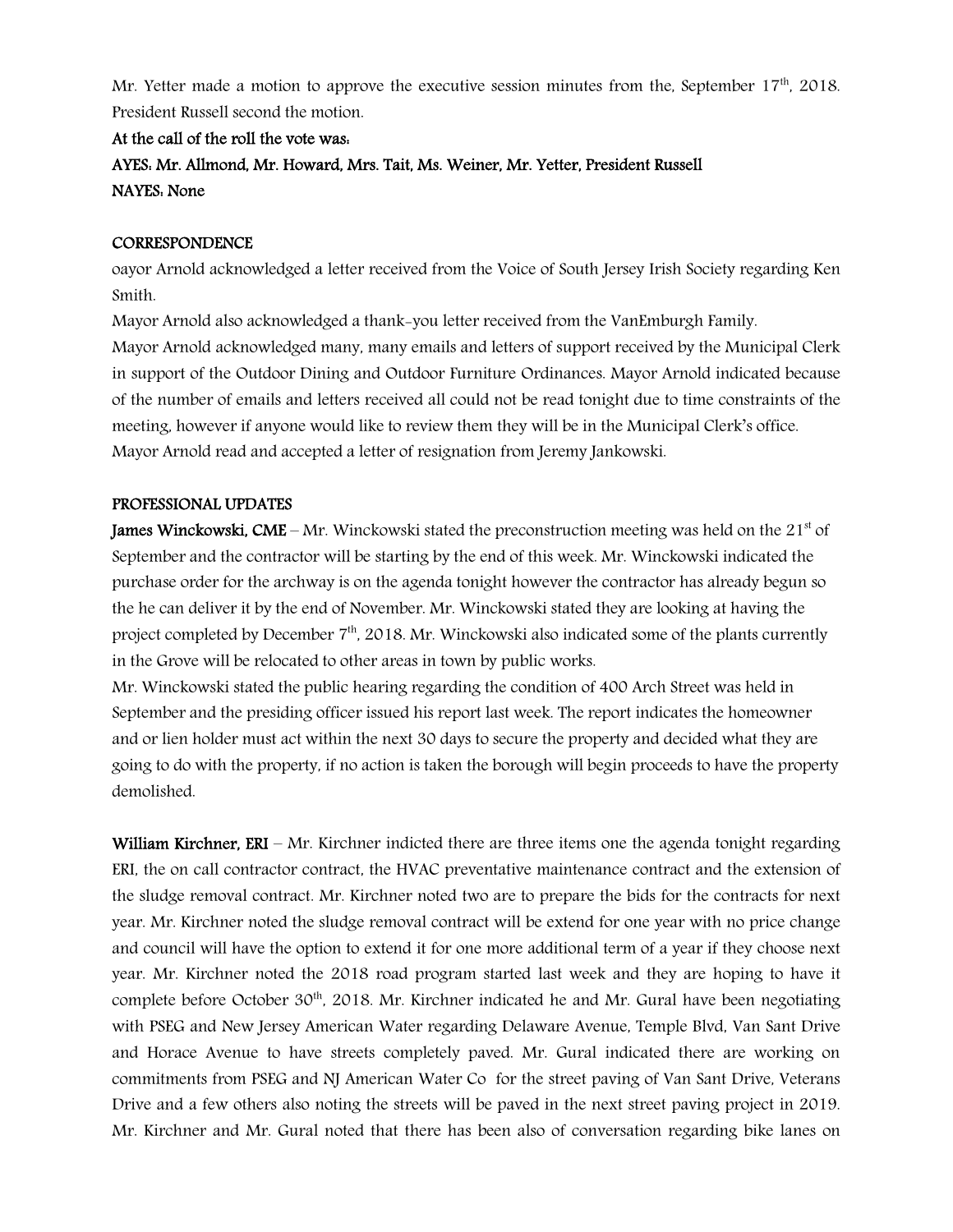Temple Blvd. Mr. Gural noted there are either going to be bike lanes or parking as the roadway is not wide enough to have a bike lane and parking on both sides of the street. Mr. Gural stated there is one concept, a share the road concept which entails stripping the road making drivers more aware of the bikers on the roadway however the bikers are mixed with the vehicular traffic. Mrs. Tait stated there was talk of having parking on only one side of the street. Mr. Gural stated it would be inconvenient to the homeowners on Temple Blvd to have parking on only one side of the street. Mr. Yetter asked if there was a way to put in ramp for bikes so they did not have to go into the street. Mr. Kirchner indicated the way it is designed the bicyclist would not be impeded by the bump outs.

### 1st PUBLIC PORTION

Mayor Arnold then asked for a motion to open the Public Portion. President Russell made a motion to open the public portion for comments. Mr. Howard second the motion

#### All members present voted in favor of the motion

Mr. Casparro – Morgan Avenue – Mr. Casparro asked if the Land Use Board's vote was whether or not the sidewalk ordinance and outdoor seating ordinance was compliant with the Master Plan. Mr. Gural indicated yes. Mr. Casparro stated the Land Use Board cannot approve or disapprove the ordinances that is a council decision. Mr. Gural indicated yes. Mr. Casparro indicated both ordinances had his full support, as it is something which would really help out the businesses in town.

Mrs. Cloud – Cinnaminson Avenue- Mrs. Cloud stated she was in full support of the outdoor seating for dining and the sidewalk furniture Ordinances.

Mr. Schofield – Zeisner Street- Cinnaminson/Broad Street – Mr. Schofield indicated he was here to express his support for the outdoor dining and seating ordinance. Mr. Schofield indicated he was the owner of the Farmacy Restaurant on Broad Street. Mr. Schofield indicated Palmyra does not have a bustling downtown and did not understand why they didn't. Mr. Schofield stated he felt it would being more revenue to the town.

Ms. Green- Cinnaminson Avenue – Ms. Green indicated she owns Mayfair Travel on Cinnaminson Avenue. Mrs. Green stated there is a really good feeling, a welcoming atmosphere towards businesses in the community now. Ms. Green indicated she was in support of the outdoor furniture and outdoor dining and seating ordinances and she supports the local businesses. MS. Green stated it feels like the businesses and the council and community are in sync with trying to improve the business district.

Ms. Vanneman- Quay Court – Ms. Vanderman indicated she had been a resident of Palmyra for five years and has seen some good things come to town like the Farmers market, and new businesses. Ms. Vanderman stated we are supposed to be a place to grow so it seems like we should be growing and showing others that we are having a grand time in our establishments which have outdoor seating. Ms. Vanderman indicated she is drawn to outdoor dining and is in support of those ordinances moving forward.

Mrs. Butler – Arch Street- Mrs. Butler asked if someone could explain the agenda item, request to allow alcohol be served on Sunday October 28<sup>th</sup>, 2018 beginning at 9.30 am. Mayor Arnold indicated the owner of Currans requested that the exception be made as the Eagles are playing early that day in London. Mrs. Butler asked why we would consider selling alcohol at 9:30 on a Sunday morning because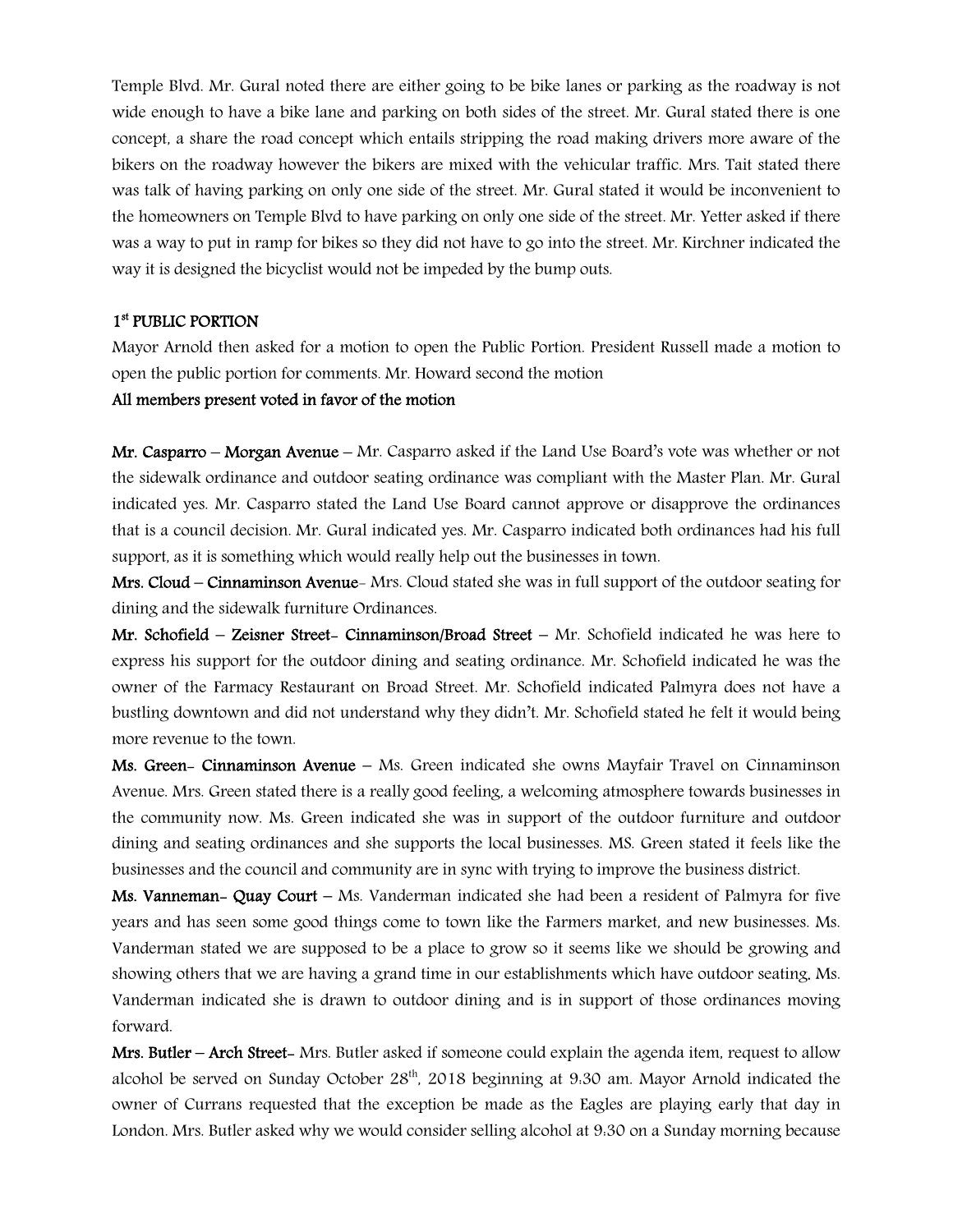the Eagles are having a football game. Mrs. Butler indicate she did not feel as though it was good for the community. Mrs. Butler indicated one business would profit from this and the owners do not reside in town.

 $Mr.$  Norcross – Temple Blyd. – Mr. Norcross thanked Mayor and Council for flowers he received while in the hospital. Mr. Norcross also stated he did not feel the bars should be opening early due to a football game. Mr. Norcross stated he was also against outdoor dining because of the pollution. Mr. Norcross also indicated the Borough has an ordinance which says you cannot drink (consume alcohol) anywhere in the Borough of Palmyra on a public street, public sidewalk or public park. What are you going to do with the ordinance? Mr. Norcross stated what happens when we have people outside eating and drinking and children, students are walking by, we are a walking school district. Mr. Norcross indicated he was against the ordinance for outdoor dining. Mr. Yetter stated the ordinance on the agenda tonight only covers dining and seating outside, it does not allow for alcohol consumption. Mr. Howard also inquired if we had received permission from the county to have outdoor dining and seating in the right of way as both roads are county roads. Mrs. Russell indicated council has been working on this over two years. Mr. Norcross stated no council has been working on it over seven years.

Mrs. Williams – Cinnaminson Avenue – Mrs. Williams stated she was here in support of the outdoor seating ordinance. Mrs. Williams indicated many children visit her shop to purchase cookies or ice cream and she also has many parents who come with little children in strollers who would like to sit outside and have their ice cream or drinks. Mrs. William indicated the furniture would not be stationary and she will have to bring it in at night, but she is willing to do that for her business.

Ms. Bovia – non-resident- Ms. Bovia stated she sent a letter to Council woman Weiner and asked if she had it. Ms. Weiner indicated she would look for it. Ms. Bovia indicated she is an employee at Mama's Cookies and is looking to become a resident of the Borough. Ms. Bovia indicated many children come to eat their cookies and have ice cream so she hopes the ordinance passes. Mr. Gural then gave Ms. Bovia her letter however indicated it need to be returned as it is the official document. Ms. Bovis then read from her letter, stating…Communities throughout New Jersey and the country have successfully opened their sidewalks to outdoor seating, I strongly feel they should do the same here. I ask that this letter be entered on the record and presented to the Mayor and all Council members to show there is support from people who work here in Palmyra, perspective future residents and visitors alike. Thank You for listening.

Mrs. Stackhouse – Delaware Avenue- Mrs. Stackhouse indicated she lives in Palmyra and also owns a business in Palmyra, she indicated she was in favor of outdoor seating. Mrs. Stackhouse indicated when she was the owner prior she did have tables and chair outdoors, everyone loved it and it also let people know when she was open

No one else from the public wishing to be heard, President Russell made a motion to close the public portion, Mr. Howard second the motion.

All members present voted in favor of the motion.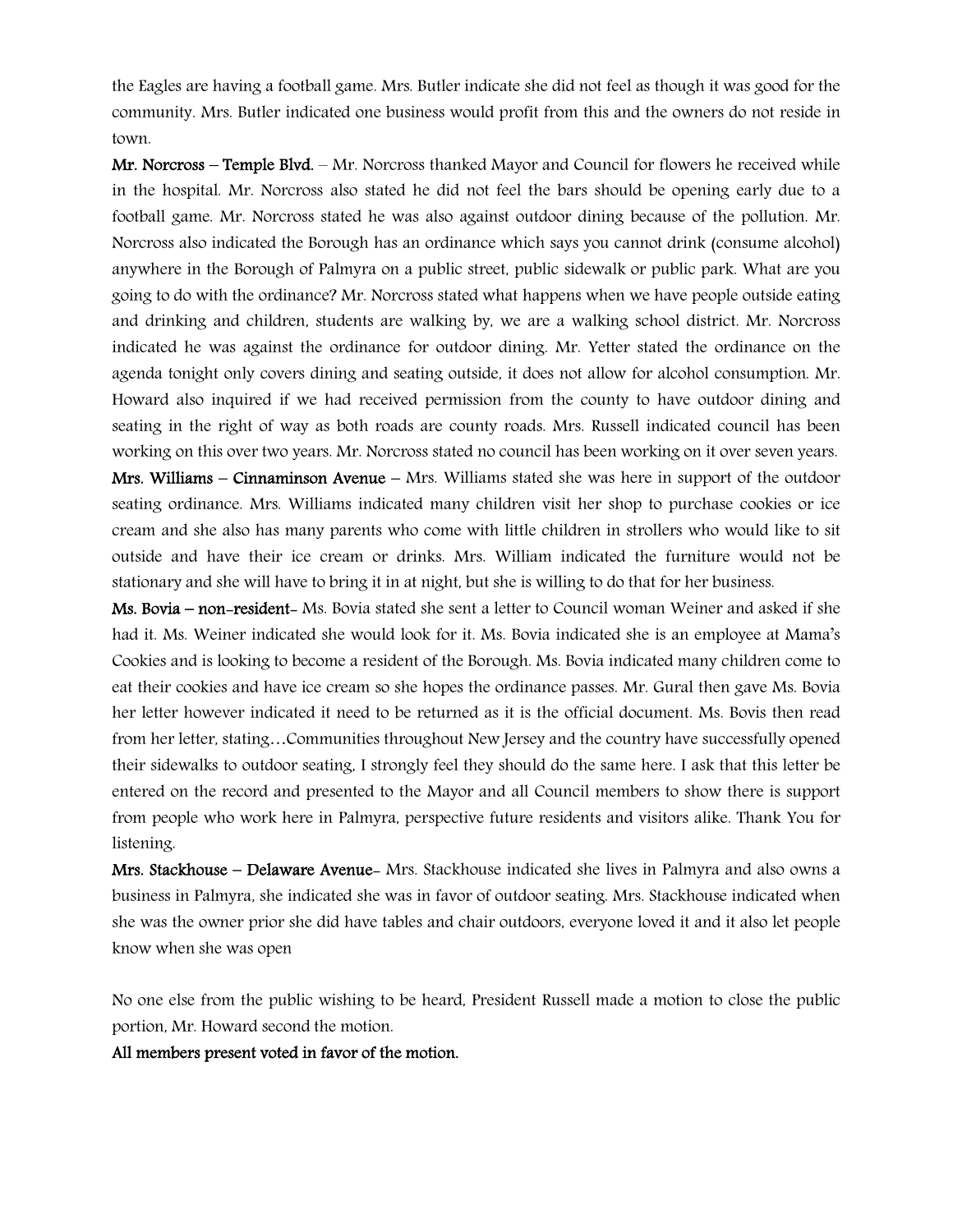#### ORDINANCES ON SECOND READING (Public Hearing)

Ordinance 2018-13, An Ordinance of the Borough of Palmyra, County of Burlington, State of New Jersey Allowing for Outdoor Cafes and Seating Areas for the Purpose of Outdoor Dining

President Russell made a motion to open the public portion. Mr. Howard second the motion.

### At the call of the roll:

### All voted in favor of the motion

No one from the public wishing to be heard, President Russell made a motion to close the public portion. Mr. Yetter second the motion.

# At the call of the roll: All voted in favor of the motion

President Russell stated the Land Use Board indicated the ordinance did not align with the Master Plan. Mr. Gural indicated the Land Use Board indicated it was inconsistent with the Master Plan. President Russell noted Mr. Yetter and Mr. Gural voted it was consistent with the Master Plan. Mayor Arnold abstained. And the other four voted it was inconsistent with the Master Plan. Pr4esident Russell stated in 1992 the Master Plan talks about the down town district and that it needed revitalization at that point. President Russell stated in 2008 when revisiting the Master Plan, it states, "the trend towards decline of the downtown business district remains an issue with ongoing store front vacancies. The issue is being addressed by a partnership between the Burlington County Economical Development and Regional Planning which is conducting a determination of needs study and the Borough, which will develop a downtown revitalization plan bases on the County's findings." President Russell indicated that was ten years ago. "In addition, owner rehabilitation should be encouraged and the Palmyra Economic Development Committee of the Palmyra Business Alliance should spearhead business recruitment efforts." President Russell indicated this was not happening when she and Ms. Weiner took office. President Russell stated "she did not understand how it could be found, that what we are trying to do is inconsistent with trying to revitalize the downtown of Palmyra." President Russell thank every business who took time out to come tonight. President Russell stated Mr. Gerkens has worked on this plan for many years and to in turn not show any progress is inexcusable. President Russell stated Mr. Weiner has done a superb job to spearhead this. President Russell indicated the vote of the Land Use Board is that outdoor eating and dining ordinance was inconsistent and that is not the case. President Russell indicated the ordinance is very much consistent which what they are trying to do.

Mr. Yetter stated the outdoor seating and dining was not outlawed, anyone could have had it if they applied to the Land Use Board and received a variance. Mr. Yetter indicated the idea of the ordinance is to save the businesses some money and to stream line the process.

Ms. Weiner stated, having these ordinances in place makes us more attractive to new business owners looking for new homes for their businesses.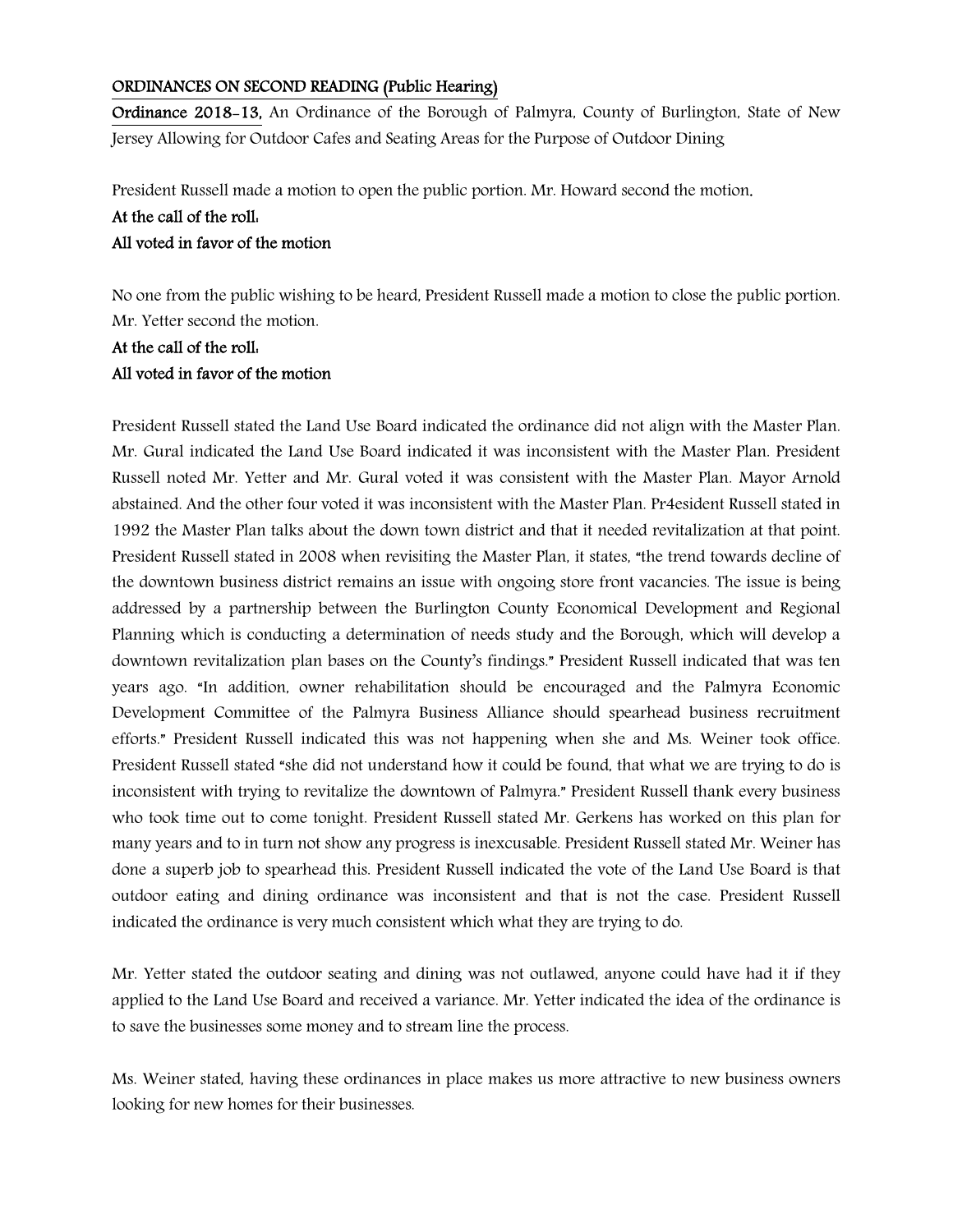Mr. Howard indicated a lot of factors were taken into consideration when creating this ordinance, not everybody can have outdoor seating. Mr. Howard noted if your business does not meet the requirements your business will not be able to have outdoor seating. Mrs. Russell indicated it is completely ADA compliant.

Mr. Rosenberg stated in anticipation of the vote the law requires the governing body acknowledge that they received the resolutions from the Land Use Board. Mr. Rosenberg noted the resolutions from the Land Use Board indicated, that the opinion of the majority of the Land Use Board the proposed Ordinances were inconsistent with the Master Plan. Mr. Rosenberg noted there is no further elaboration as to how these Ordinances are inconsistent with the Master Plan. Mr. Rosenberg stated the Land Use Board is simply an advisory board that gives an opinion. The Governing Body makes its own independent decision. The Governing body can accept or reject the recommendations of the Land Use Board.

Ms. Weiner indicated we received the Ordinances in our packet and while she appreciates the Land Use Boards opinion, respectfully she must disagree. Ms. Weiner stated there are multiple references which imply the Ordinances are consistent. Ms. Weiner stated she read all the Master Plans and reexaminations and there is language in every Master Plan that speaks to the decline of the downtown business district. Ms. Weiner stated page 5 of the reexamination, section A; states "stagnant economic conditions remain in the Broad Street corridor and the area lacks destination and restaurants. They need to create a vibrant atmosphere that will attract visitors to the corridor, particularly in the evening hours. The reexamination of the Master Plan for many years has served that revitalization of the business district is necessary." Ms. Weiner noted one way to revitalize is to do the things we are suggesting in these Ordinances. Ms. Weiner stated many towns have adopted similar ordinances to do just that, to revitalize their downtown districts. Ms. Weiner stated it absolutely complies with the master plan.

Mr. Gural stated he has served on the Land Use Board or Zoning Board for over 23 years. Mr. Gural stated Land Use Law is very complicated. Mr. Gural stated the land development code and the ordinances that are adopted by Borough Council and the Master Plan, which is the guide that the Land Use Board is required to adopt every ten years, are the primary documents which the Land Use Board refers to when making decisions. Mr. Gural noted that just because an activity is not specifically mention in the land development code doesn't mean it is inconsistent with the Master Plan. Mr. Gural stated the Master Plan which is what the Land Use Board was looking at, during their last meeting has all of the language which has been recited tonight and makes numerous references to the decline of our downtown district and recommends the Governing Body taken on things to improve opportunities for businesses. Mr. Gural stated when looking at the language one would conclude that these ordinances are consistent with the Master Plan.

President Russell asked if we could ask the Mayor why she abstained.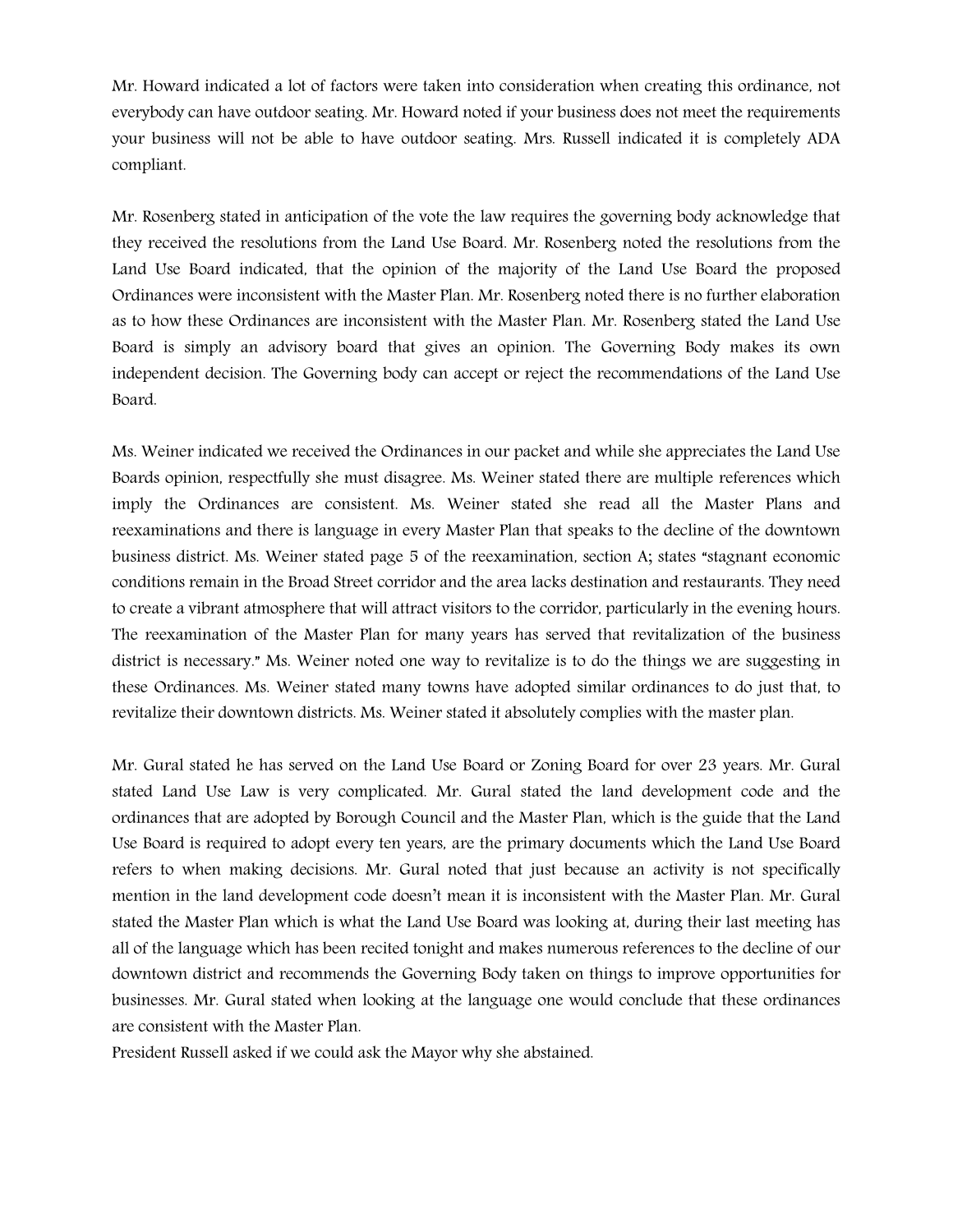Mayor Arnold stated because as Mayor and if the Ordinances are passed she has the ability or right to veto. Mayor Arnold noted she felt it was not her place to impact the results or thinking of the Land Use Board. Mayor Arnold indicated she has a duel role which needed to be protected.

Ms. Weiner stated she was sorry the Mayor felt that way and she wished that you had voted and felt you had the opportunity to lead by example and would have loved to see you participate that way.

Resolution 2018-238 Resolution acknowledging receipt by the governing Body of the two Resolutions from the Land Use Board. LUB Resolution 2018-11 Resolution pursuant to the Municipal Land Use Law and referral of Ordinance 2018-13 adopted on first reading on August  $20<sup>th</sup>$ , 2018; and LUB Resolution 2018-12 Resolution pursuant to the Municipal Land Use Law and referral of Ordinance 2018-14 adopted on first reading on August 20<sup>th</sup>, 2018 indicating both Ordinances were inconsistent with the Master Plan.

Mayor Arnold asked for a motion to approve Resolution 2018-238. President Russell made a motion to approve Resolution 2018-238. Mr. Howard second the motion.

### At the call of the roll, the vote was:

# AYES: Mr. Allmond, Mr. Howard, Mrs. Tait, Ms. Weiner, Mr. Yetter, President Russell NAYES: None

Mayor Arnold asked for a motion to approve ordinance 2018-13. President Russell made a motion to approve Ordinance 2018-13. Mr. Howard second the motion.

At the call of the roll, the vote was: AYES: Mr. Allmond, Mr. Howard, Mrs. Tait, Ms. Weiner, Mr. Yetter, President Russell NAYES: None Ordinance 2018-13 passed

Ordinance 2018-14, An Ordinance of the Borough of Palmyra, County Of Burlington, State Of New Jersey Allowing for the Placement of Sidewalk Furniture in the Town Center and Neighborhood Commercial Zones

President Russell made a motion to open the public portion. Mr. Howard second the motion.

# At the call of the roll: All voted in favor of the motion

No one from the public wishing to be heard, President Russell made a motion to close the public portion. Mr. Yetter second the motion.

At the call of the roll: All voted in favor of the motion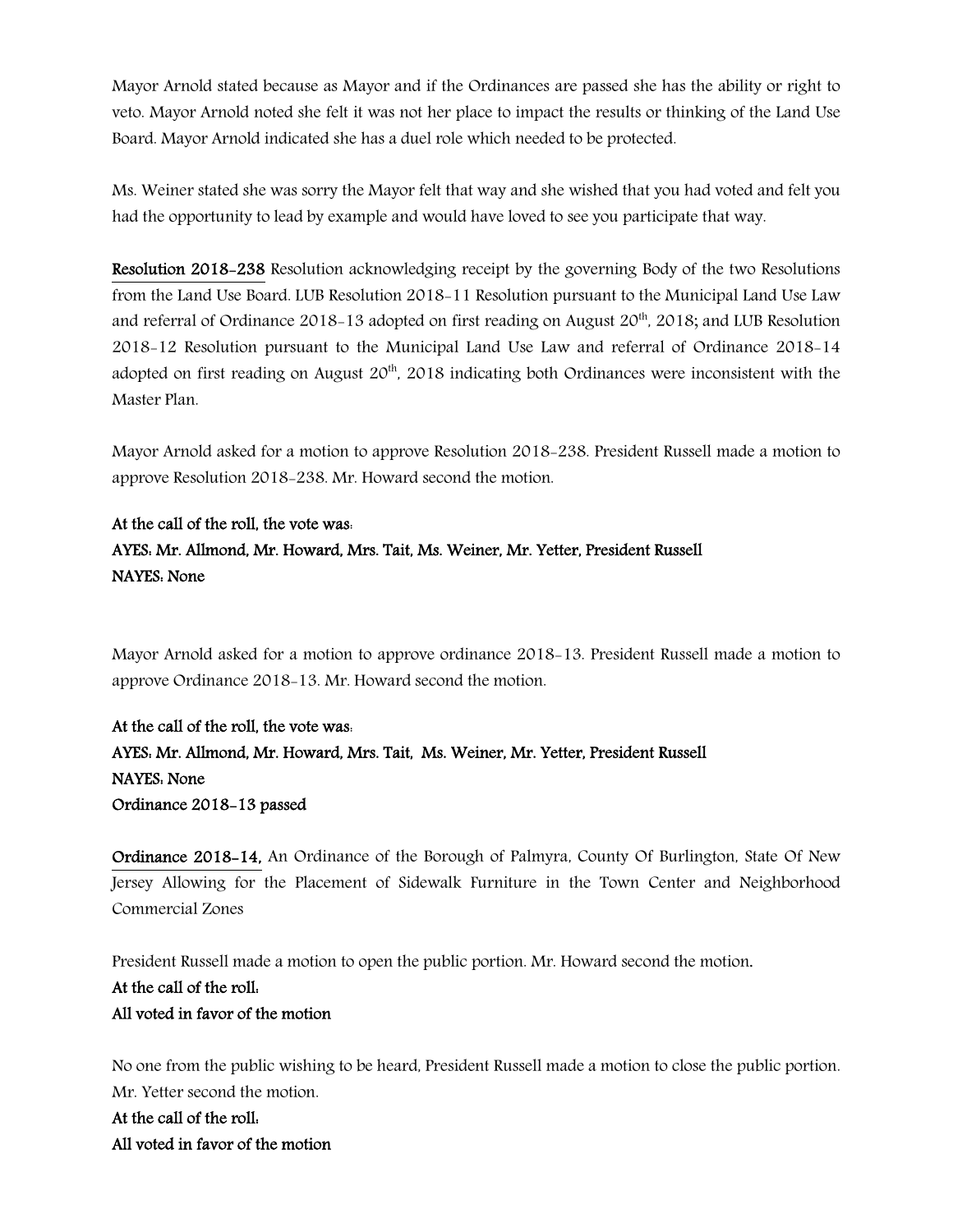Mayor Arnold asked for a motion to approve ordinance 2018-14. President Russell made a motion to approve Ordinance 2018-14. Mr. Yetter second the motion.

# At the call of the roll, the vote was: AYES: Mr. Allmond, Mr. Howard, Mrs. Tait, Ms. Weiner, Mr. Yetter, President Russell NAYES: None Ordinance 2018-14 passed

Ms. Weiner thanked President Russell, Mr. Yetter, Mr. Allmond, Mr. Gerkens, Mr. Gural, Loretta Kelly, Laura Craig, Michael Cloud, Quan Hue and all the business owners for all their help with the constructing and passage of these Ordinances.

### RESOLUTIONS Consent Agenda

Mayor Arnold indicated Resolution 2018-231 to Resolution 2018-237 will be enacted as a single motion, if any resolution needs additional discussion it will be removed from the consent agenda and voted on separately. Ms. Weiner requested Resolution 2018-236 be removed from the consent agenda.

Resolution 2018-231 thru Resolutions 2018-235 and Resolution 2018-237 will be enacted as a single motion.

Resolution 2018-231, Resolution Appointing John Pettite as Tree Officer for the Borough of Palmyra Resolution 2018-232, Resolution Awarding a contract to Environmental Resolutions, Inc. (ERI) for the Engineering Services for the On Call Contracting Services Project per their Proposal dated September  $10^{th}$ , 2018 in the amount of \$4,500.00

Resolution 2018-233, Resolution Awarding a contract to Environmental Resolutions, Inc. (ERI) for the Engineering Services for the HVAC System Preventative Maintenance Contracts-2019 per their Proposal dated September  $10^{th}$ , 2018 in the Amount of \$4,500.00

Resolution 2018-234, Resolution Extending the Existing 2017-2018 Transportation and Disposal of Municipal Waste Water Sludge Contract of Franc Environmental of New Jersey, Inc. for one (1) year at the price of \$0.0835 per gallon.

Resolution 2018-235, Resolution For Approval to Submit a Grant Application and Execute a Grant Contract with the New Jersey Department of Transportation for the Temple Boulevard Reconstruction Project- Phase II

Resolution 2018-236, Resolution Authorizing Award to Iron Studio for Fabrication of Custom Steel Archway and Two (2) Bike Racks for the Grove Park Improvement Project in the amount of \$39,900.00 which includes Pre-Payment of a 50% deposit in Order to Initiate Construction.

Resolution 2018-237, Resolution Appointing Doretha Jackson as Alternate Deputy Registrar for the Borough of Palmyra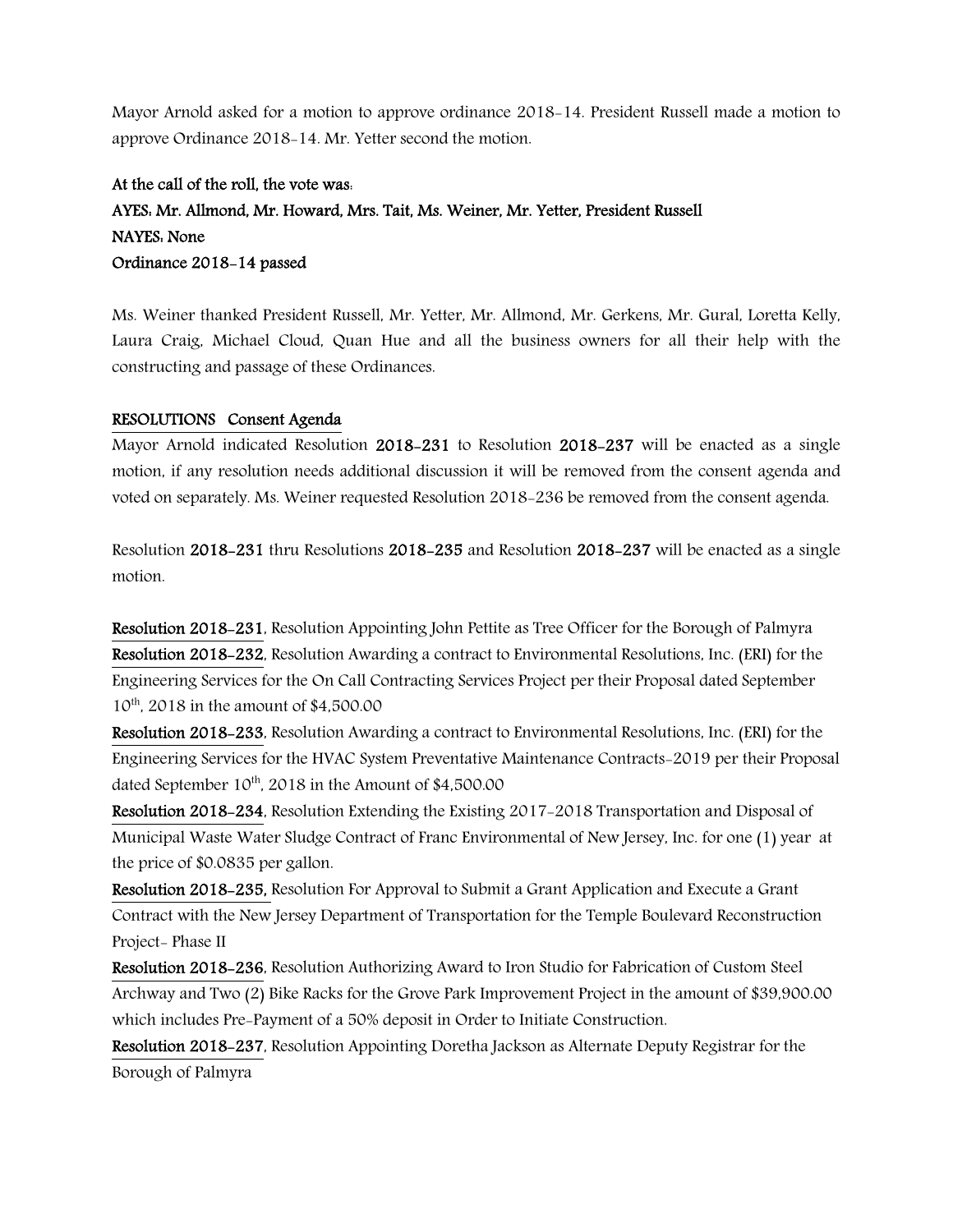Mayor Arnold asked for a motion to approve the consent agenda Resolutions 2018-231 thru Resolution 2018-235 and 2018-237. President Russell made a motion to approve Resolutions 2018-231 thru Resolution 2018-235 and 2018-237. Mrs. Tait seconded the motion.

# At the call of the roll, the vote was: AYES: Mr. Allmond, Mr. Howard, Mrs. Tait, Ms. Weiner, Mr. Yetter, President Russell NAYES: None Resolutions noted in motion were approved

Mayor Arnold then went back to Resolution 2018-236, Resolution Authorizing Award to Iron Studio for Fabrication of Custom Steel Archway and Two (2) Bike Racks for the Grove Park Improvement Project in the amount of \$39,900.00 which includes Pre-Payment of a 50% deposit in Order to Initiate Construction.

Ms. Weiner stated she did not have any discussion but didn't want it included on the consent agenda.

President Russell made a motion to approve Resolution 2018-236. Mr. Yetter second the motion.

### At the call of the roll, the vote was:

# AYES: Mr. Allmond, Mr. Howard, Mrs. Tait, Mr. Yetter, President Russell NAYES: Ms. Weiner Resolutions 2018-236 was approved

### COMMUNITY SPOTLIGHT

Mayor Arnold stated the town wide Yard Sale is October  $6<sup>th</sup>$ , 2018 with a rain date of October  $7<sup>th</sup>$ , 2018. Mayor Arnold noted Evergreen Baptist Church is hosting a Women's Health Fair on October 13th, 2018 from 9:00 to noon.

Mayor Arnold stated free mammograms will be given on October  $6<sup>th</sup>$ , 2018 from 10:00 to 3:00 at the Christ Episcopal Church on Parry Avenue.

Mr. Yetter stated on October 16<sup>th</sup>, 2018 the Halloween Parade Committee will be hosting a fundraiser at Chipotle in Cinnaminson from 4:00 to 8:00 pm.

Mrs. Tait indicated the first Halloween Costume Swap was held at the community center hosted by the Halloween Parade Committee and about fifteen children received costumes.

Mr. Howard noted Council was invited to the Athletic Hall of Fame Induction Dinner hosted by Palmyra High School at the Riverton Country Club on October 18<sup>th</sup>, 2018, and if anyone would like to attend please let Mr. Papenberg know.

Ms. Weiner stated PHSFEE held its Casino Night last weekend. Ms. Weiner indicted the fundraiser was a big success.

Ms. Weiner stated the Fire House is having a Designer Bag Bingo on October  $21<sup>st</sup>$ , at 1.00 pm.

Mayor Arnold also indicated the Relay for Life was held last weekend at Cinnaminson High School.

Mayor Arnold indicated she attended the Eagle Scout Court of Honor for Roberto Cintron. Mayor Arnold indicated his eagle project was to streamline the process to determine how Veterans could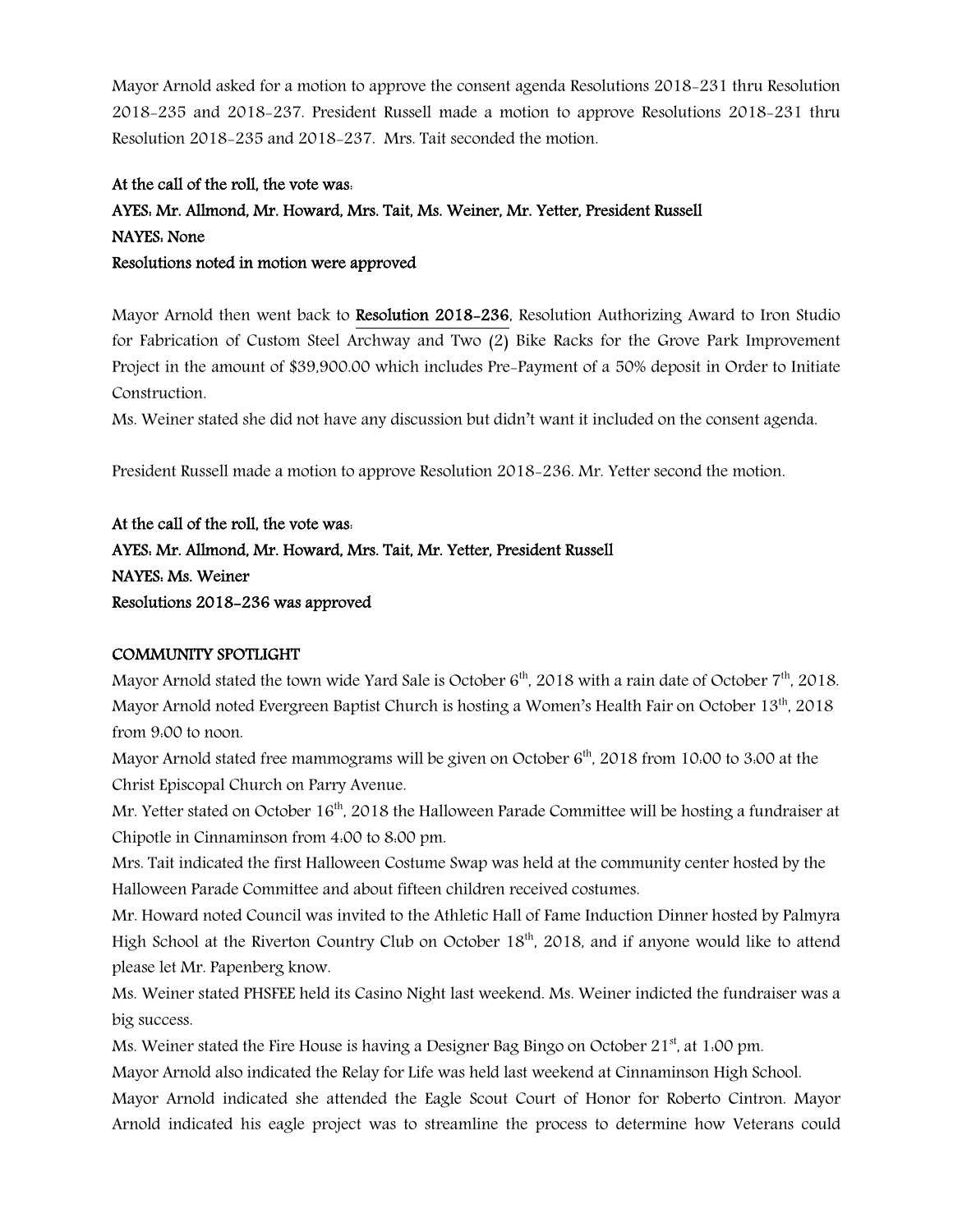investigate or obtain any metals that they were due. Mr. Yetter stated you have to respect the process as it is not easy to obtain Eagle Scout.

#### DISCUSSION ITEMS

#### NEW Business

Mayor Arnold indicated we have already spoken about the town-wide yard sale.

Mr. Gural stated the service metals ceremony is scheduled for November  $19<sup>th</sup>$ , 2018 as decided at the last council meeting. Mr. Gural noted the instructions are on the website instructing Veterans as to how they can request their military service metals.

Mrs. Tait stated everyone will be getting, in the next two weeks, information regarding what is going to be done for the Tree Lighting ceremony and what will be happening in the community center and everyone can choose what they would like to help with. Mrs. Tait stated she hoped everyone from council would participate. Mayor Arnold indicated she was disappointed, as for the last two years she has spearhead this event and it being taken over and her being left out does not sit well. Mrs. Tait stated everything is just being out together and will be put out for all to participate.

Mayor Arnold stated the idea to adopt a city from the flood ravaged areas in North or South Carolina is not as easy as one would think to identify a particular town or city. Mayor Arnold indicates she has reached out to Governor's Office and we may be doing something on a more regionalized bases than a particular city or town. More information will be coming.

Mr. Allmond stated the past few months he has been working on the student representation on Council with Mr. Gural, Mrs. Tait and the Superintendent of Palmyra High School, Mr. McBride. Mr. Allmond indicated they have put together some guideline to govern the process and to understand what their role would be with the governing body. Mr. Allmond indicated everyone was given the outline and the letter of endorsement from Mr. McBride and he wanted to know how everyone felt about it so it could be moved forward. President Russell indicates it looks great. Mr. Howard and Ms. Weiner agreed it was great. Mayor Arnold indicated this is something we had before and there are some changes she would like in regards to the outline. Mayor Arnold indicated the timeline for the student to sit with council should co-inside with the school year. Mayor Arnold indicated in the past it was always a senior however felt a senior did not get the full benefits of the community involvement. Mayor Arnold indicated she spoken with Mr. McBride and they spoke about it being a junior. Mayor Arnold noted there is so much going on for seniors in their senior year so she would like for it to be a junior. Mayor Arnold also stated she did not feel like two representative were need one is sufficient. Mr. Allmond noted the recommendation to have a junior and senior came from Mr. McBride, the superintendent and it was recommended to get more people involved and to allow someone to serve for potentially a year and a half. Additional discussion was had regarding the number to serve and the time frame. Mayor Arnold also noted in duties and responsibilities it states, may suggest thru proper channels items to add to the agenda for discussion. Mayor Arnold indicated she was not sure that was their role, the student is usually her to give us information and to be the liaison between the Borough and school from their perspective. Mr. Allmond noted that's what it would be, a topic they wanted to discuss from their role as a student; they could suggest to the Mayor and our Municipal Clerk if something could be placed on the agenda. Mr. Allmond noted it would only be a discussion item. Mr. Allmond stated he could revise the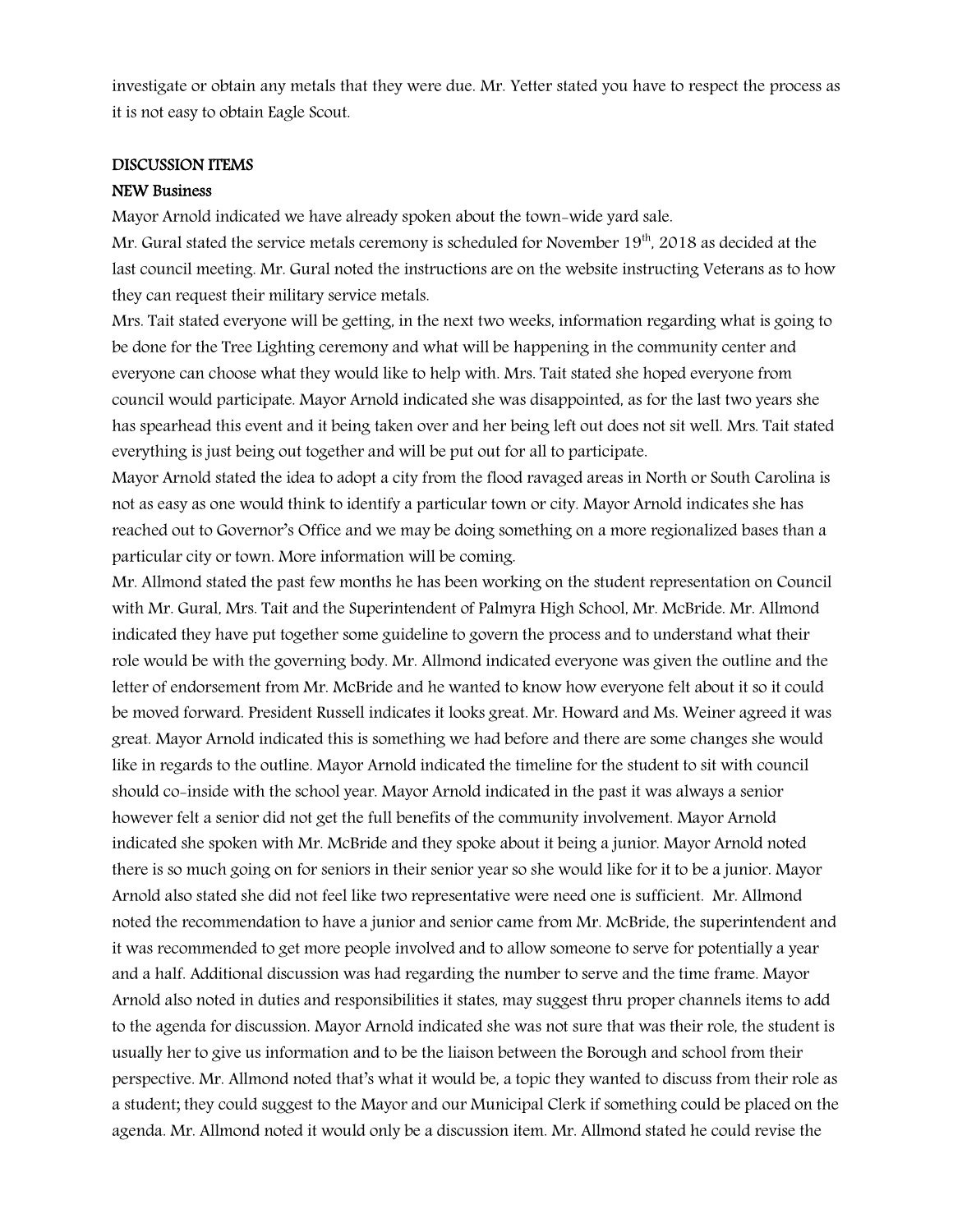wording as long as they have a spot to speak. Mayor Arnold noted the representative always had an opportunity to speak and give a report. Mayor Arnold question their ability to receive the entire agenda packet, she noted she did not feel that they should receive anything but what is or are public documents. Mr. Almond indicated that is exactly what that indicates, the Municipal Clerk would determine what they should have. Mayor Arnold question their ability to attend subcommittee meetings. Mr. Allmond explained if it have something to do with youth activities and they were formally invited by council. Mayor Arnold indicated there was nothing which included helping out at various events, is that something which should be included. Mrs. Tait indicated before they help out via various different organizations not necessarily as a council rep. Mayor Arnold asked if something could be included which would indicate volunteer opportunities are available. Mayor Arnold also indicated she did not feel like they should be sitting on the dais. After some discussion it was decided they would. Mayor Arnold stated she is opposed to installing that student rep at reorganization. A discussion ensued and it was decided they would be installed at reorganization.

Mayor Arnold as for a resolution to approve the guidelines for Student participation with the Borough Council with the few changes mentioned.

Resolution 2018-239, Resolution Approving the Guidelines set forth for Student Participation with the Palmyra Borough Council.

President Russell made a motion to approve Resolution 2018-239. Mr. Howard second the motion.

# At the call of the roll, the vote was: AYES: Mr. Allmond, Mr. Howard, Mrs. Tait, Ms. Weiner, Mr. Yetter, President Russell NAYES: none

### Resolutions 2018-239 was approved

Mayor Arnold then appointed Mr. Brian Norcross and Mr. Theodore Scott the Land Use Board vacancies. Mayor Arnold also indicated she had additional names on a list to be appointed as other vacancies become available. President Russell asked was the process was to be selected for the Land Use Board. Mayor Arnold indicted it is an appointment by the Mayor. President Russell asked if there was some type of criteria for the position. Mayor Arnold indicated no formalized criteria. Ms. Weiner stated that the last time Mayor Arnold appointed people to the Land Use Board she indicated only two people reached out to her with an interest. Ms. Weiner indicated it is important to make sure that the town and resident know these appointments are made every year and we could do a better job at advertising the positions and/or marketing the positions. Ms. Weiner indicated there is a citizenship leadership form in our policy Manuel. Ms. Weiner asked is there a way we can advertise that these positions are available. Mr. Howard asked if the two names were for one year. Mr. Gural noted they are for unexpired terms. Mr. Gural stated there are appointments every year for Class four appointments, which there are five, as the terms are staggered. One or two are appointed every year for a three year term., Class one is the Mayor which is a four year appointment, Class two and Class three are a one year appointments. President Russell asked if there was a way to create criteria for appointment moving forward. Mr.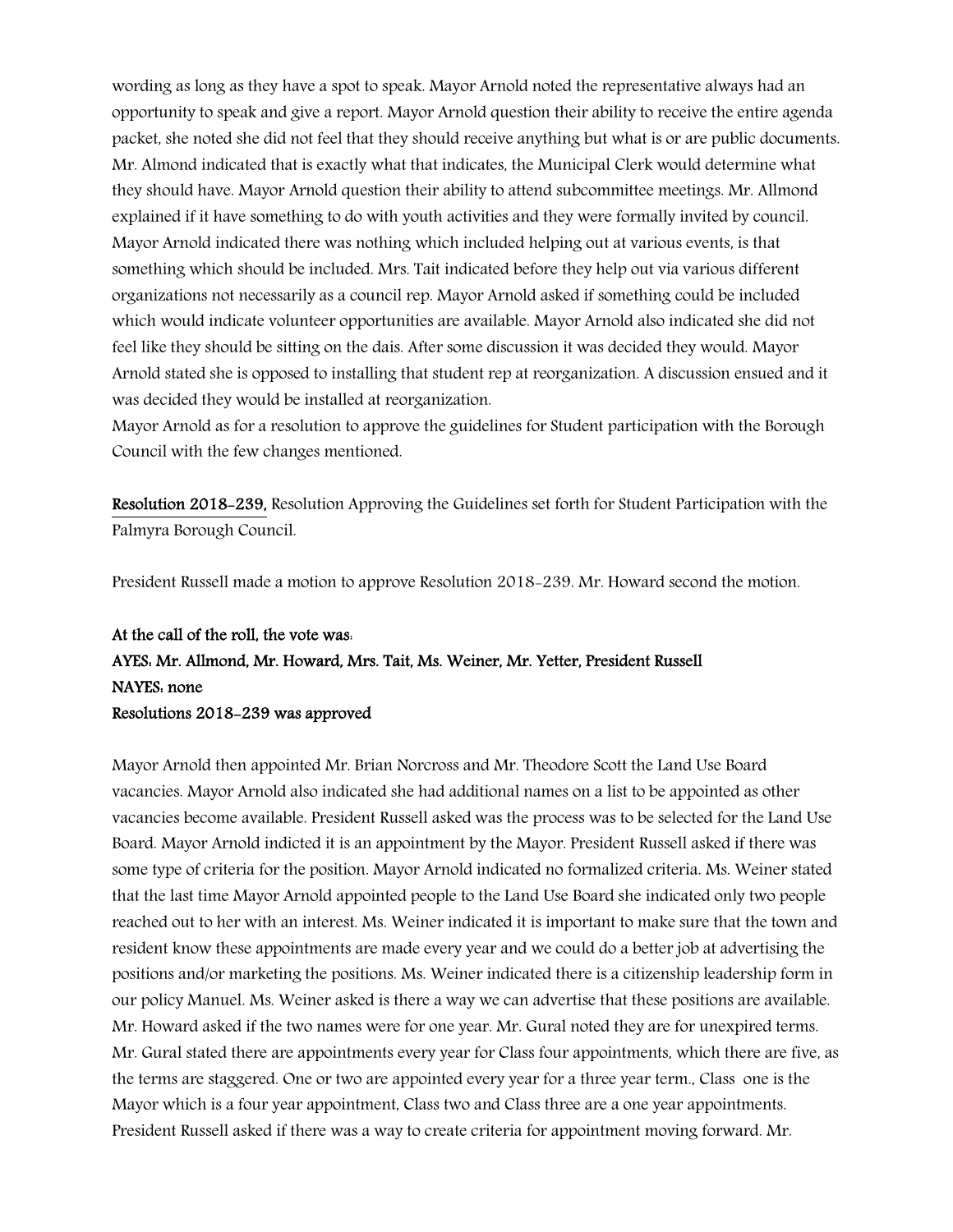Rosenberg stated under our form of government those appointment are at the Mayor's discretion. Mayor Arnold noted she had no problem with posting on the website any open positions for appointment to various Boards and committees, along with proper contact information.

Mrs. Russell indicated the information relating to Cannabis/Marijuana Legalization and local option tax was just given to us this evening so she recommend it be postponed to the next meeting. Mayor Arnold stated we don't want to postpone the discussion. Mr. Yetter asked if under our current ordinances this would be banned in Palmyra. Mr. Gural indicated no as there is no provision in the law which allows for it, meaning the State law is going to supersede whatever land use restriction we may have implied on our books which would prohibit something of this sort. Mr. Gural noted the State is telling us that within one year of adoption that Municipalities must act and pass some sort of legislation that either prohibits these types of facilities from our community or provides for these types of facilities in our community with restrictions. Mr. Gural noted attached to Mr. Gerkens report is an article of which communities have already begun the process of allowing for a distribution center/facility in their Municipalities and have already applied to the state for the first round of consideration. Mr. Gural noted there is revenue to be gained. Mayor Arnold stated she had talked to many people and this is not for recreational use but rather for medical marijuana distribution. Mayor Arnold indicated the State is going to approve it so it going to happen it's a matter of time, the choice we have is to permit it in the Borough or not, and the timing is of the essence as we are in the process of reexamining the Master Plan. Mayor Arnold noted if we do not allow this then we do not share in the revenue which would be generated from the sale of medical marijuana. Mayor Arnold stated the decision does not need to be made tonight but the process of thinking about it need to begin. Mr. Howard stated he heard they were only going to allow two facilities in South Jersey once this is passed. Mrs. Tait asked South Jersey or Burlington County Mr. Howard indicated South Jersey. He noted he would check and get back to everyone. President Russell stated there are already two in South Jersey one in Bellmawr and the other is in the area of Deptford Mall. Mr. Gural stated the article indicates the Division of Marijuana Enforcement shall establish the number of retailers, including at least one marijuana retail store per county.

Mr. Gural indicated the Government Finance Officers Association Conference was held last week which our CFO needed to attend, so we are asking for reimbursement for her two night hotel stay at \$89.00 per night, as the arrangements were made after the last meeting and this is the first opportunity we had to come to Borough Council. Council agreed.

Mr. Gural indicated he was hoping to have the personnel policies and procedures manual for Council review. The requirement of JIF is that we adopt a new personnel policy and procedures manual every two years. JIF extended the deadline from October  $1<sup>st</sup>$ , 2018 until November  $1<sup>st</sup>$ , 2018 because there have been so many changes in the law. Mr. Gural indicated that leaves us with one meeting before November first. Mr. Gural stated he will ask for it to be adopted at that meeting and if revisions need to be made we can revisit it later.

Mr. Gural indicated he had previously forward the request to the governing body which came from CGPH on behave of the homeowner who wished to refinance his home, the subordination would be for the housing rehab loan which we have on the property. Mr. Gural noted the LTV ratio is 83% and he is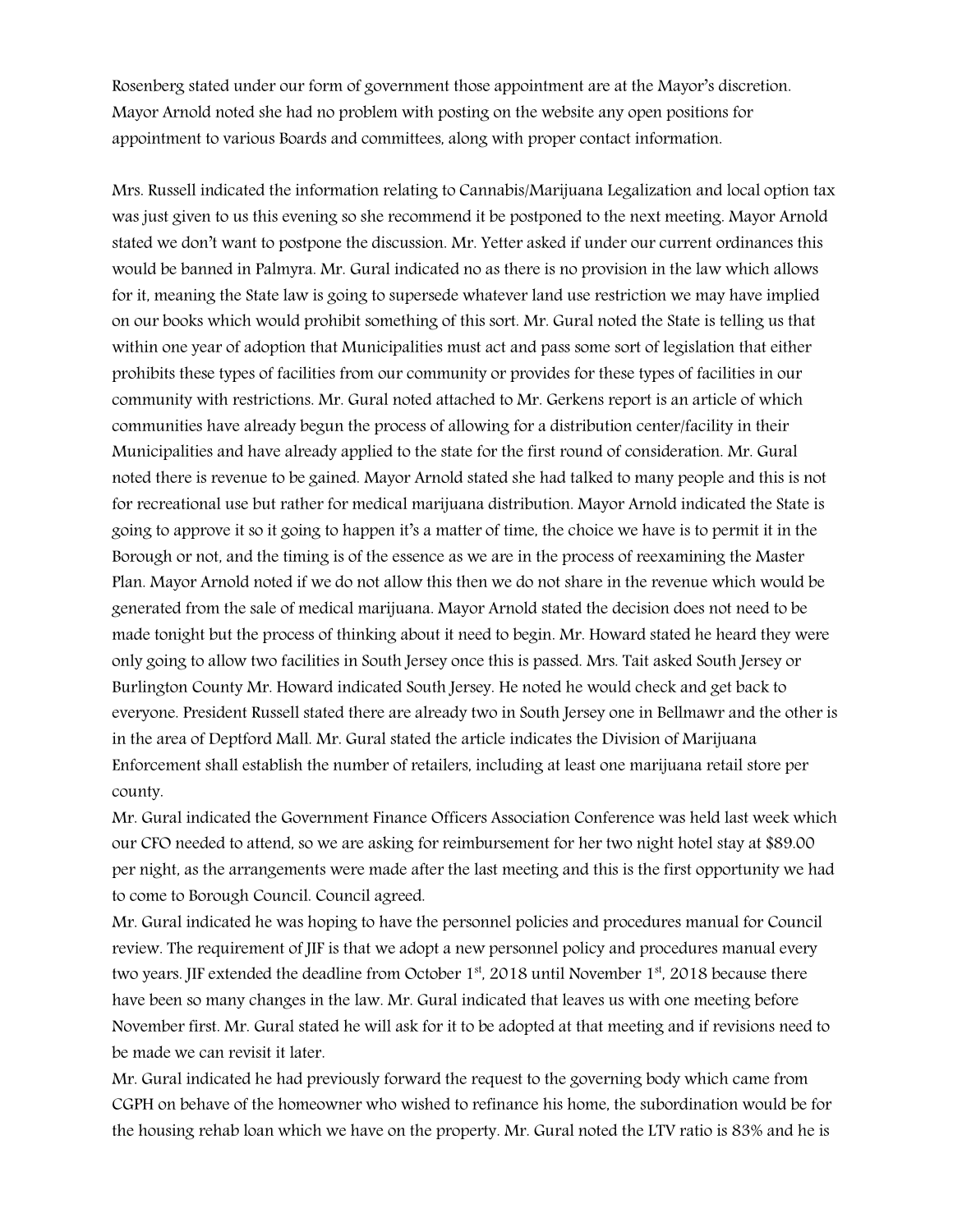aware that we like to keep it under 80%, however this is so close he recommended we do it not to lose the COAH credit.

Mr. Rosenberg stated some stipulations should be placed on this resolution being that we have their appraisal, the title company will make sure the position of the Borough of Palmyra is second and the documentation be review by Palmyra before it is finalized. Mr. Gural explained the COAH consequences regarding the refinancing and what would happen if we did not approve it

Mayor Arnold asked for a Resolution 2018-240 to Resolution to Authorize Approval for Subordination of Palmyra Housing Rehabilitation Lien on Block 103 Lot 5, allowing the New First Mortgage to AFC/Nationstar Mgt., LLC to Supersede the Borough of Palmyra Housing Rehabilitation Program Lien with the Conditions Stipulated.

President Russell made a motion to approve Resolution 2018-240. Resolution Authorizing Approval for Subordination of Palmyra Housing Rehabilitation Lien on Block 103 Lot 5, allowing the New First Mortgage to AFC/Nationstar Mgt., LLC to Supersede the Borough of Palmyra Housing Rehabilitation Program Lien with the Conditions Stipulated. Mr. Howard second the motion.

# At the call of the roll, the vote was: AYES: Mr. Allmond, Mr. Howard, Mrs. Tait, Ms. Weiner, Mr. Yetter, President Russell NAYES: none Resolutions 2018-240 was approved

.

Mayor Arnold indicated there is a request for the dedication of a tree in honor of James May. Mayor Arnold indicated it could be a tree or a bench. The historical Society is considering something and when they have more details they will bring it to council for approval. Ms. Weiner indicated she spoke with some members of the Historical Society and they were hoping that we would dedicate a tree in Grove Park. Mr. Yetter asked if both could be done. Mayor Arnold noted when the Historical Society gets back to us Council can decided how they wish to proceed.

Mr. Gural indicated we will be hiring a P/T Administrative Assistant for public works and the sewer departments. Mayor Arnold noted the advertisement is in your packets.

Mayor Arnold indicated we have a request to allow alcohol to be served on Sunday October  $28<sup>th</sup>$ , 2018 beginning at 9:30 am.

Mr. Gural stated if the Ordinance is amended for this particular date it would benefit four businesses in our community. Ms. Weiner indicated it would also benefit the residents of Palmyra who wished to participate at that time. Mrs. Tait asked if this was only for that one day. Mr. Gural indicated yes. Mr. Howard indicated he was not in favor of it as he would like to wait and hear the results of the referendum. Ms. Weiner stated it's a special occasion, the Eagles playing in London and she would like to allow our residents to walk to an establishment and give Palmyra the business instead of them driving to Cinnaminson. Mrs. Tait asked if there was a certain period of time once an Ordinance is passed that we have to wait before the Ordinance becomes law. Mr. Gural indicated yes, however if you include a specific dated in the Ordinance that it becomes effective, then it becomes effective on that date.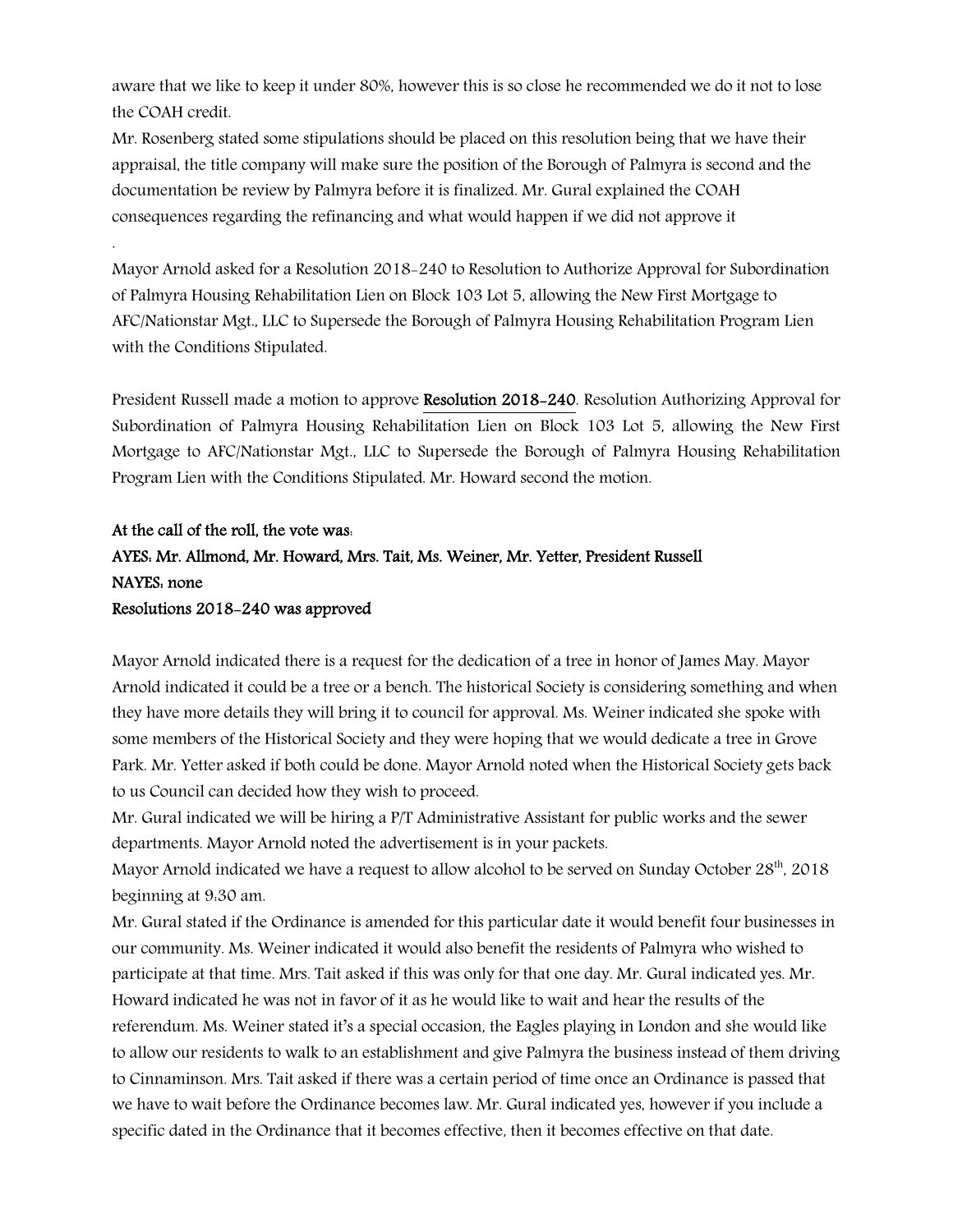Mayor Arnold asked for a motion to approve **Ordinance 2018-17**. An Ordinance Amending Chapter 70 Alcoholic Beverages Article V Hours Sections §70-6 and § 70-7, of the Code of the Borough od Palmyra Allowing Plenary Retail Consumption and Distribution Licenses to Sell and/or Serve Alcoholic Beverages During the Hours of 9.30 AM to 12.30 PM on Sunday October  $28<sup>th</sup>$ , 2018

Mrs. Tait made a motion to approve **Ordinance 2018–17**. An Ordinance Amending Chapter 70 Alcoholic Beverages Article V Hours Sections §70-6 and § 70-7, of the Code of the Borough od Palmyra Allowing Plenary Retail Consumption and Distribution Licenses to Sell and/or Serve Alcoholic Beverages During the Hours of 9.30 AM to 12.30 PM on Sunday October 28<sup>th</sup>, 2018. President Russell second the motion.

### At the call of the roll, the vote was:

# AYES: Mr. Allmond, Mr. Howard, Mrs. Tait, Ms. Weiner, Mr. Yetter, President Russell NAYES: None

Ordinance 2018-17 passed on first hearing and will be heard for public hearing on October 15<sup>th</sup>. 2018

### Old Business

Mayor Arnold noted we have already spoken about Grove Park/Band Shell Project and the 2018 Road Improvement Project for portions of Horace,  $2<sup>nd</sup>$ ,  $3<sup>rd</sup>$ , 4th, 5th, Leconey, Maple Berkley, and Filmore & Orchard Aves/Sts.

Mayor Arnold indicated she would get additional information from Mr. Winckowski and get back to Council.

Mayor Arnold indicated we have already spoken about 400 Arch Street.

Mr. Gural noted we have discussion in closed regarding the Vacant/abandoned Property Ordinance. Mr. Gural indicated the Community Planning Survey results are in however it will not be released to the public until the Land Use Board has had the opportunity to review it and determine what information in the survey, names and address should be disclosed to the public.

Mr. Gural stated the new Fire Truck will be here on Wednesday at 7:00 PM. Mr. Gural stated he authorized our Municipal Engineer, CME, to perform a structural inspection at the Fire House at our expense as the new fire truck weighs 5,000.00 lbs. more than the old fire truck and we want to make sure we don't have issues with the floor. Mr. Gural indicated he should have that report tomorrow. Mr. Gural also noted the Fire House has also accepted and authorized having their lot paved. Mr. Gural stated that we have not had any luck with GovDeals.com regarding selling the old fire truck so we wanted to list it on another site which specializes if fire apparatus, Brinkley Mountain Fire Apparatus and their website is firetruckmall.com. Mr. Gural is requesting a resolution to authorize us advertising on firetruckmall.com. Mr. Gural also noted the Fire Chief has also indicated they have a piece of steel from ground zero and they will be having a 9/11 service on Monday night October 8th, 2018 at 7:00pm at the fire house.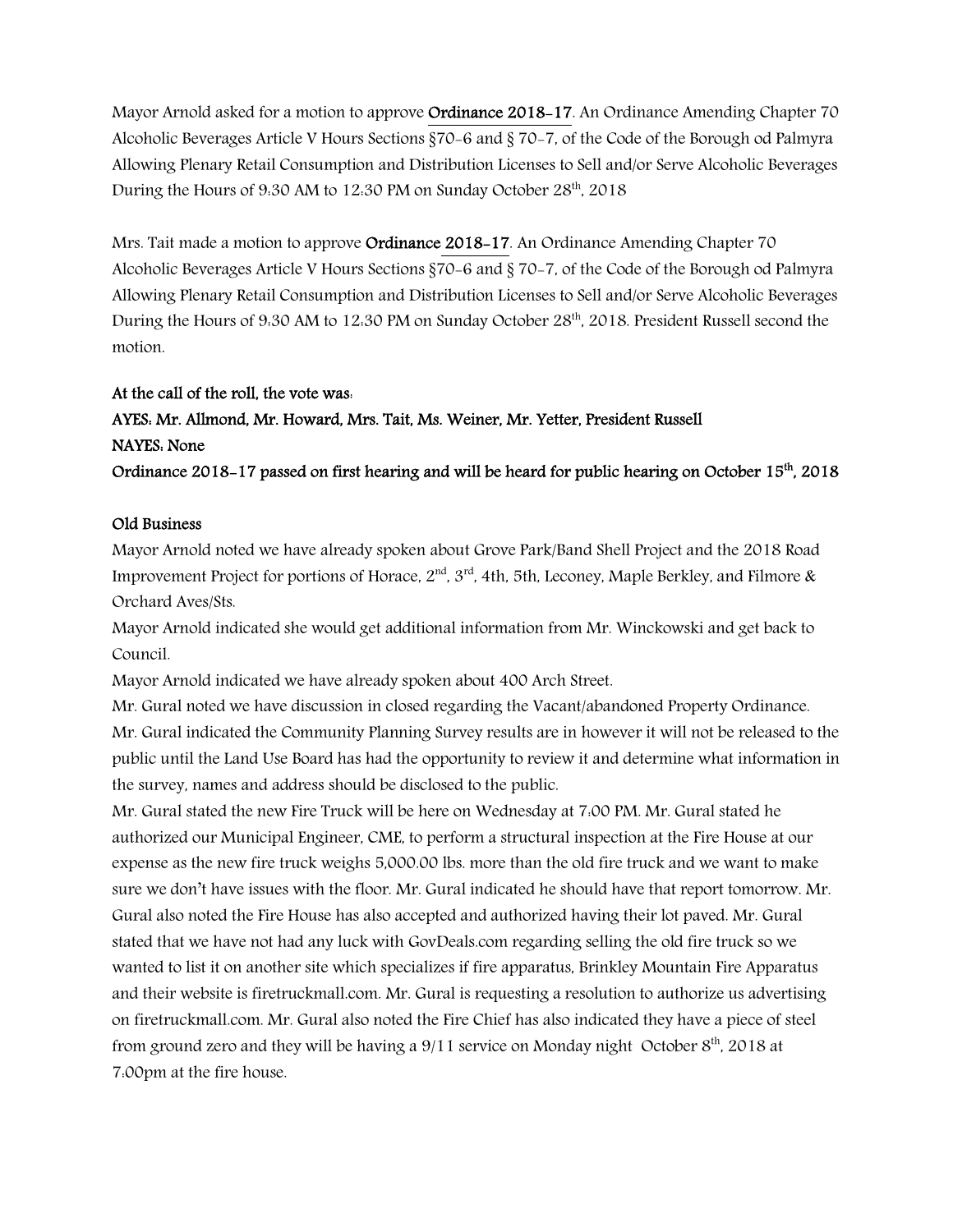Mayor Arnold asked for a resolution 2018-241 authorizing the advertising of the old fire truck on the website firetruckmall.com.

President Russell made a motion to approve Resolution 2018-241 Authorizing the old Fire Truck be listed with Brindle Mountain and advertised on their website, firetruckmall.com as the sale of property no longer needed for public use or disposed of as scrap. Mr. Yetter seconded the motion.

## At the call of the roll, the vote was: AYES: Mr. Allmond, Mr. Howard, Mrs. Tait, Ms. Weiner, Mr. Yetter, President Russell NAYES: None

Mr. Gural indicated the 93<sup>rd</sup> Annual New Jersey Shade Tree Federation Conference is being held soon and Mr. John Peitte will be attending. President Russell indicated she would be checking with the Shade Tree Commission to see if anyone else would be attending.

Mrs. Tait indicated a meeting was held with the Youth Athletic Organizations, Mr. Gural, Mrs. Sykes and the committee where information was exchanged and the expectations of everyone and what is expected of the Borough. Mrs. Tait and Mr. Howard indicated it was a good meeting and will get back to council with the ordinance changes. Mrs. Tait also noted the various organization were also told when the ordinance changes were ready for review they would be notified.

Mr. Yetter stated after some discussion among the Green Team members it was decided to eliminate the questions in question, removing the questions suggested by Mr. Rosenberg and proceed with the survey. Mr. Yetter and Ms. Weiner handed out the new survey. Mr. Yetter again indicated it is voluntary and any question you don't want to answer you don't have to. Mrs. Tait asked if we answer this the Green Team will get the points. Mr. Rosenberg indicated it only needs to be disseminated for the Green Team to get the points. Mr. Yetter indicated they will categorize the results and come to a conclusion. Mayor Arnold asked who the survey is going to be distributed to. M r. Yetter indicated Borough Council, Land Use Board, the Board of Education, and the Community Center Program Board. Mayor Arnold indicated it is not supposed to go to elected officials only to those volunteer organizations. Ms. Weiner stated that being the case we can remove Borough Council, the Board of Education and add the War Memorial Committee. Mayor Arnold asked where the information regarding the Municipality is, as you need something to compare it to. After some additional discussion about the questions removed, the information regarding the Municipality it was approved for dissemination.

#### ADMINISTRATOR'S REPORT

Mr. Gural reminder all of the 2018 Stormwater Permit Compliance Training which must be completed during the month of October.

Mr. Gural indicated the anti-harassment training must be completed by everyone associated with the Borough to complete it, as it is required by JIF.

Mr. Gural stated PSE&G stopped in to let us know they would be conduction tree trimming on Broad Street.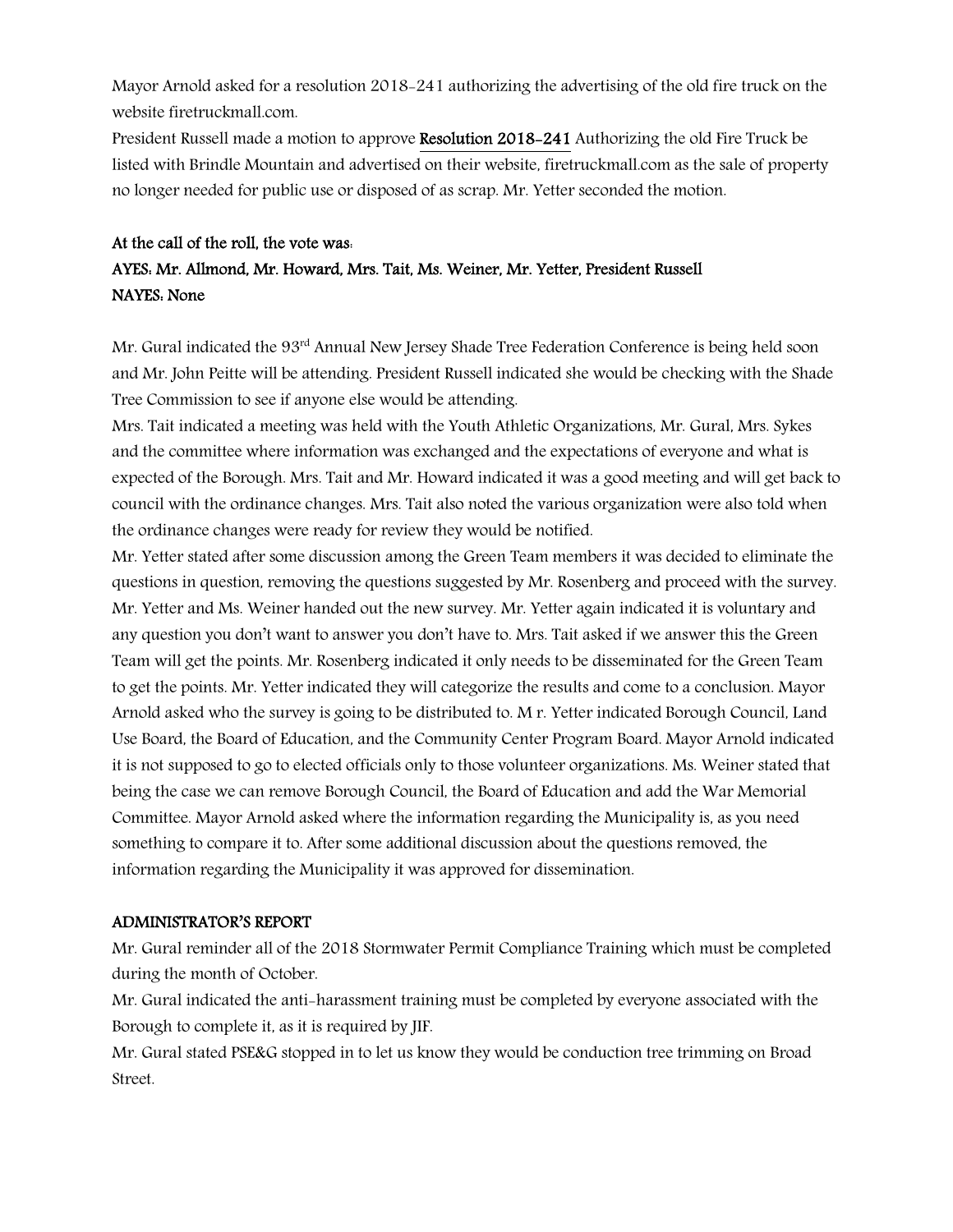Mr. Gural noted the grant which was authorized earlier tonight, just wanted you to be aware that we have request assistance from the Burlington County Bridge Commission to pay for the application processing fee of Mr. Gerkens. Mr. Gural indicated he is sure it will be approved.

#### COMMITTEE REPORTS

No committee reports were given

### 2nd PUBLIC COMMENT

Mayor Arnold then asked for a motion to open the Public Portion. President Russell made a motion to open the public portion for comments. Mr. Howard second the motion

#### All members present voted in favor of the motion

Mrs. Kelly –Highland Avenue – Mrs. Kelly thanked everyone for allowing the diversity survey. Mrs. Kelly noted that the Green Team is just trying to compare the proportions and the makeup of the various board and compare that to the community, for example a lack of younger members. Mrs. Kelly also noted the templet which the Green Team started with was downloaded from the Sustainable Jersey website and some things were modified. Mrs. Kelly noted the goal of the survey is to insure those serving on the boards accurately reflect the needs of the community. Once the survey is completed the Green Team will recommend strategies to the boards and council for taking diversity into consideration when making nominations to boards or committees. Ms. Kelly indicated she had copies of the community profile which she put together and would distribute them to council and the Mayor. Mayor Arnold indicated she looked forward to the study and working together with Mrs. Kelly.

Mr. Rader – Harbour Drive– Mr. Rader stated over many years there have been discussion about Main Harbour Drive. Mr. Rader indicated there are about 1000 homes which boarder Main Harbour Drive. There are four communities which utilize Main Harbour Drive to access Palmyra's road system. Main Harbour Drive is also available for public use. Main Harbour Drive has no pedestrian crossings. Mr. Rader inquired if the local property tax went directly to Palmyra Borough. Mr. Gural indicated yes. Mr. Rader asked if there was any law or Ordinance which prohibited using those funds to construct pedestrian crossings on Main Harbour Drive, for pedestrian safety and speed control. Mayor Arnold stated the issues is the ownership of the road. The Borough of Palmyra does not own Main Harbour Drive it is privately owned. Mayor Arnold indicated it is a private road and we do not have to authority or jurisdiction to do anything to or on that road. Mr. Gural noted from the moment the property was purchased by the developer it was a private road on private property. Mr. Gural indicated the property owner should be putting in crosswalks and sidewalks etc. Mr. Gural indicated the Borough has tried to apply for grants to place sidewalks, crosswalks, but it would still be with the permission of the property owner. Mr. Gural noted we are currently applying again to DCA for the grant to do ADA compliance and sidewalks in the Harbour, we have been unsuccessful in the past but are trying again. President Russell asked what your condo fees use for. Mr. Rader explained. President Russell asked if that is not something which the condo fees and the condo association could address. Additional discussion was had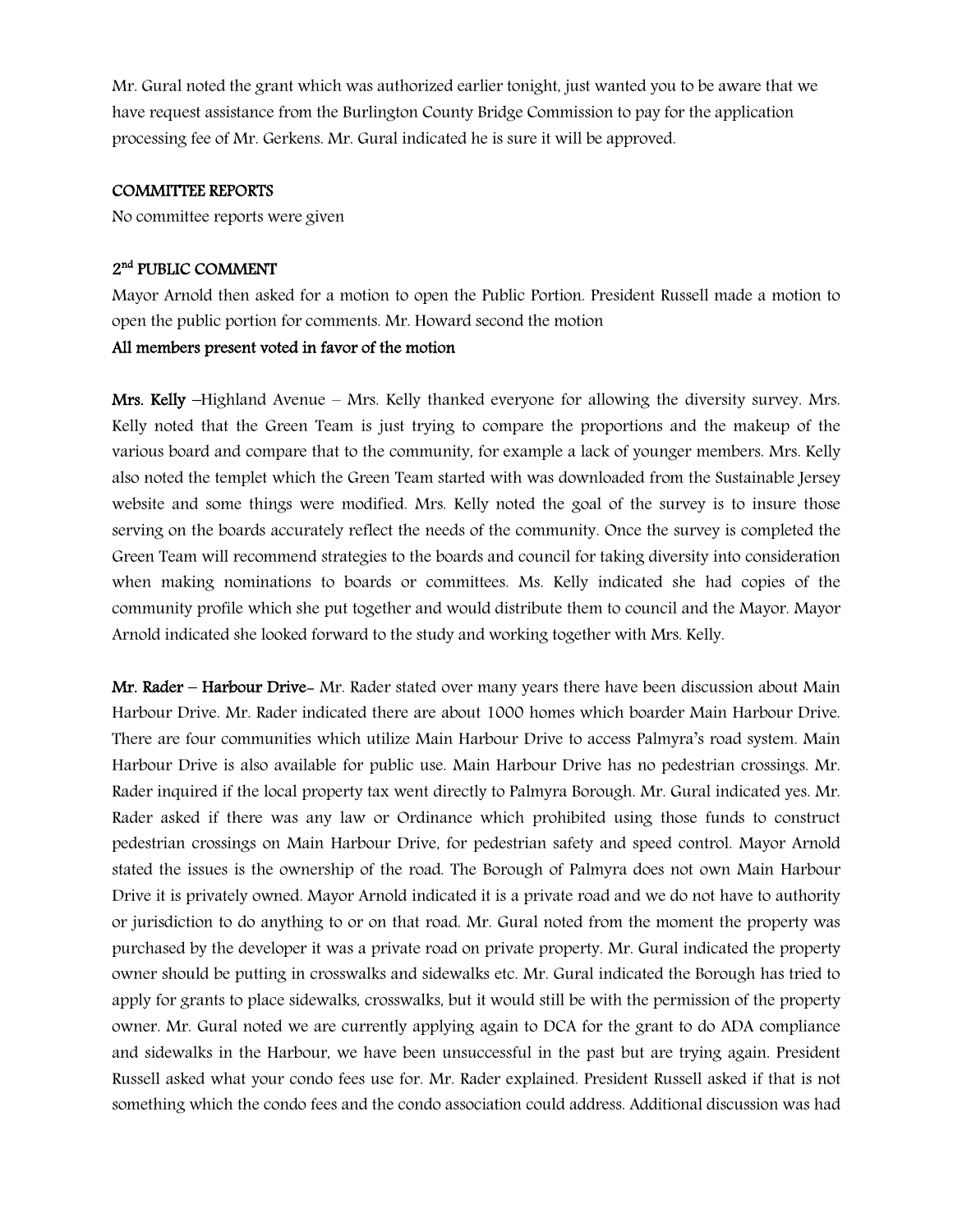regarding ownership of the road, the condo association fees and use, the grant application currently being processed.

Mr. McElwee – Columbia Avenue – Mr. McElwee stated that if your name is on the memorial it is not necessary to fill out any other papers to receive your metal. Mr. McElwee stated the last student representative which Borough Council had was a young lady who indicated to him that if she hadn't been up here she would not have known anything when she went to Girl's or Boy's State. Mr. McElwee indicated they are juniors in high school when they go to these programs so he would suggest that juniors become the student reps to council. Mr. McElwee asked what the timeline was for Arch Street. Mr. Gural stated the order requires the property owner or lien holder to secure the property within 7 days of receiving the order and within 30 days the property owner or lien holder has to apply for permits and a significant amount of work has to be completed within 45 days of receiving the order, before the Borough can consider any further action.

Mr. Jamerson – Van Sant Drive – Mr. Jamerson indicated he was here regarding the Holiday Tree lighting and Santa Claus. Mr. Jamerson indicated he has been inquiring about this event since May and has visited the Borough leaving a message for the Mayor which apparently was not given to the Mayor but to someone else. Mr. Jamerson indicate he cannot do the date of December  $7<sup>th</sup>$ , 2018 as he has another engagement. Mr. Jamerson indicated in all the years of being Santa for the Borough he has yet to receive a Thank-You note from the Borough. Mr. Jamerson indicated he has also taken money out of his pocket to help with this event as it is for the kids. Mr. Jamerson stated he is also against the Borough alcohol ordinance as a volunteer youth football coach which he has done for many years, he felt it was not very smart to open a bar just for a football game. Mr. Jamerson noted the monies he is paid to be Santa does not go into his pocket it goes to the children of Charles Street School. Mayor Arnold noted for the last two years money taken in via donations at the Tree lighting celebration was also given to Mr. Jamerson to distribute to the needy children at Charles Street School.

**Mr. Quinn- Elm Terrace** – Mr. Quinn stated he wanted to talk about having youth to the council and the process and civic education and understanding. Mr. Quinn indicated he has had the opportunity to speak with Mr. Allmond regarding it and they had the opportunity to compare notes. Mr. Quinn stated he wished to propose an identical idea to our council. Mr. Quinn indicated the kids in the community are our futures. Mr. Quinn indicated the recommendation was for the time period to overlap the school year. Mr. Quinn stated he was hoping to make a recommendation, not only for a program which he had in mind but, it would be for attendance of the youth not only during the school year but also during the calendar year. Mr. Quinn stated the added dimension which they could provide, helping us see things which we might not see as adults. Mr. Quinn also noted the student reps should only have access to what the public has access to. .Mr. Allmond indicated it is for the full year. Mr. Quinn stated he had also hoped the grade school would also have some involvement. Mr. Quinn stated that he was hoping to adopt some sixth or seventh, eighth graders to also get them involved.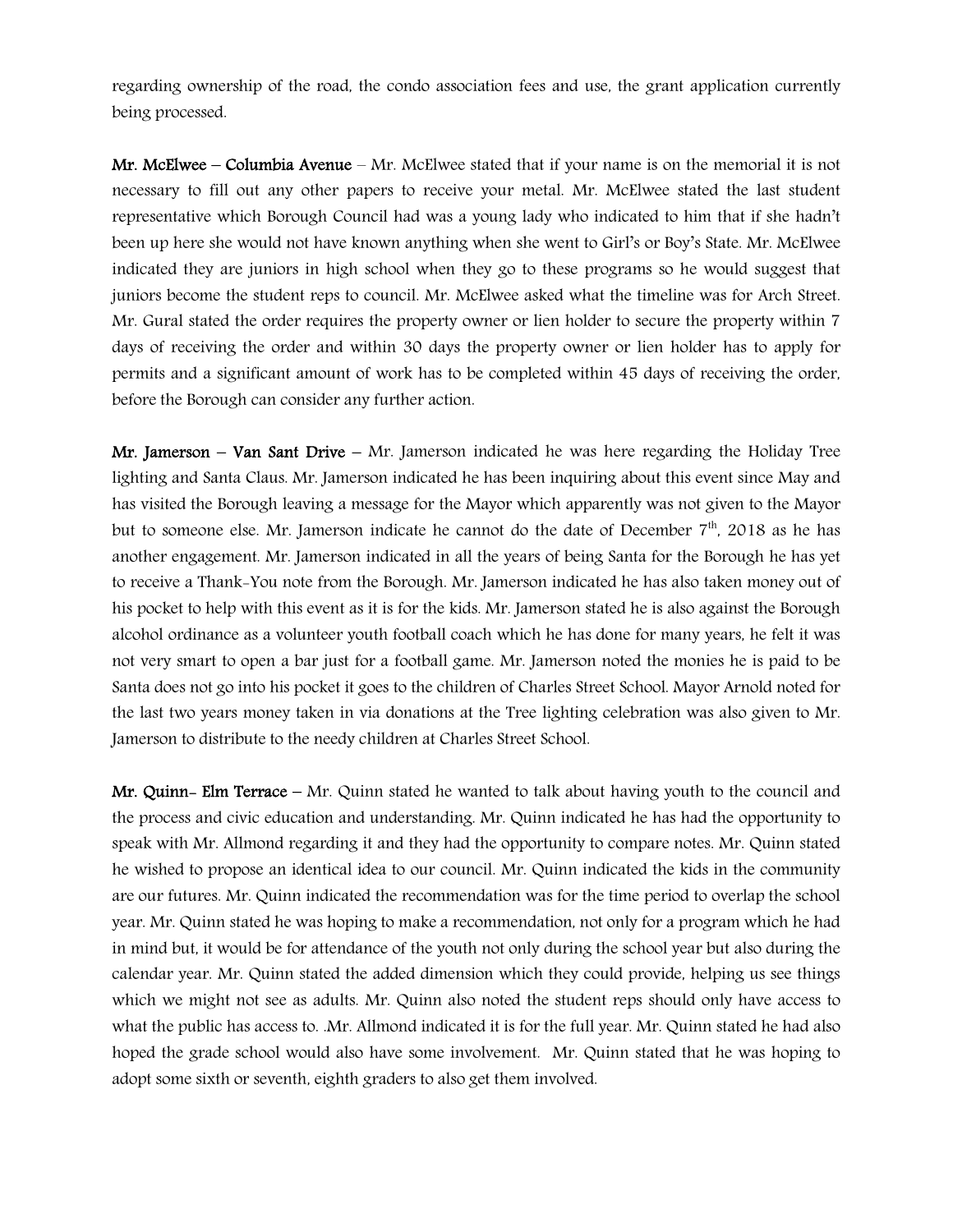No one else from the public wishing to be heard, President Russell made a motion to close the public portion, Mrs. Tait second the motion.

All members present voted in favor of the motion.

### Mrs. Tait stepped away from the dais at 9:33 PM

### MAYOR AND COUNCIL COMMENTS

Brandon Allmond had no comment

Mrs. Tait returned to the dais at 9:38 PM

Gina Tait had no comment.

Mr. Howard had no comment

Lewis Yetter had a productive meeting and thanked all for coming out tonight. Mr. Yetter stated that if we pass this ordinance to have alcohol that one day, let's keep an eye on it and see how it turns out. Ms. Weiner had no comment

President Russell thanked everyone for coming.

Mayor Arnold stated it was a great meeting and one of the outstanding features of Palmyra is our passion, everyone has an opinion and some are very strong. If we continue to have open dialogue and talk to one another, to share ideas and come up with a common solution then we all benefit. Mayor Arnold indicated she is looking forward to positive changes and more open dialog to come up with some other ideas to move Palmyra forward and benefit for everyone.

Mayor Arnold asked if there was something for closed session.

Mr. Rosenberg indicated he had one item which involved the litigation with Skyliner Homes. Mr. Gural stated he also had one additional matter involving litigation with Roto Cylinders.

Mayor Arnold asked for a motion to approve Resolution 2018-242. President Russell made a motion to approve Resolution 2018-242, Resolution Excluding the Public from Certain Meetings pursuant to section 89 of the Open Public Meeting Act C. 231 P.L. 1975 regarding Litigation . Mr. Yetter second the motion.

At the call of the roll, the vote was: AYES: Mr. Allmond , Mr. Howard, Mrs. Tait, Ms. Weiner, Mr. Yetter, President Russell NAYES: None Resolution 2018-242 is approved

Borough Council went into closed session at 10:04 PM

#### Closed Session

Borough Council returned from closed session at 10:34 PM

President Russell made a motion to open to the public. Mr. Allmond second the motion.